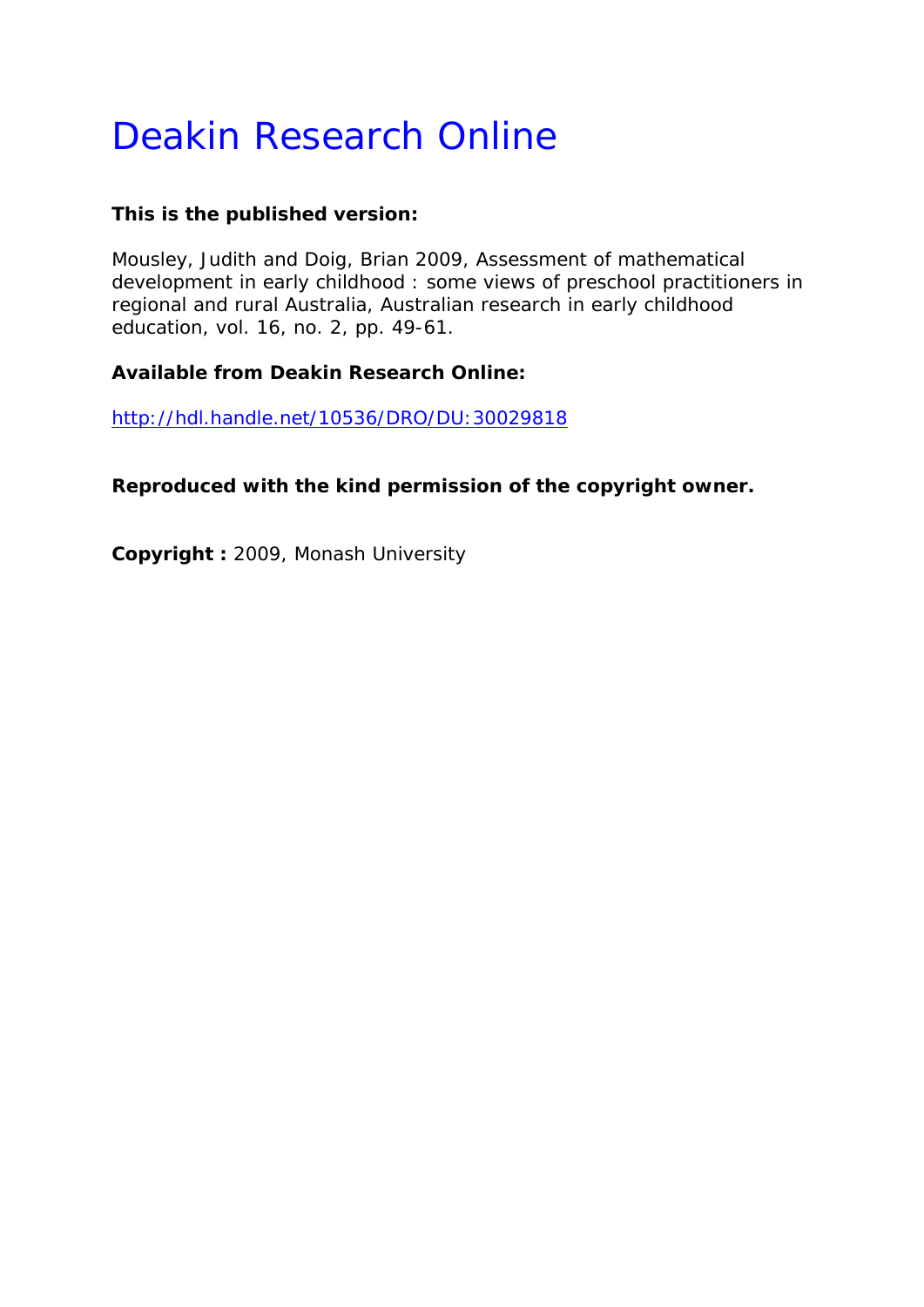# **ASSESSMENT OF MATHEMATICAL DEVELOPMENT IN EARLY CHILDHOOD: SOME VIEWS OF PRESCHOOL PRACTITIONERS IN REGIONAL AND RURAL AUSTRALIA**

**Judith Mousley**  Deakin University

**Brian Doig** 

Deakin University

# **ABSTRACT**

As part of the project *Mathematical Thinking of Preschool Children in Rural and Regional Australia: Research and Practice* directors, teachers, and assistants in prior-to-school settings from regional and rural eastern Australia were interviewed to ascertain their beliefs and practices concerning early childhood mathematics. This paper reports the responses to questions about their assessment of children's mathematical activity and development. The practitioners provided examples of both incidental and planned assessment activities, the different forms these took, methods of recording, and how the results were used.

**Keywords:** Assessment, evaluation, reporting, observation

# **ASSESSMENT/EVALUATION IN THE EARLY YEARS**

Assessment is often thought of as testing, but it also includes other types of evaluation such as formal and informal observations. In early childhood settings, observation of children's development is more common than testing, with carers seeking evidence of growth across a range of intellectual, language, social, emotional, as well as physical understandings and skills. In this paper, the focus is on the assessment of very young children's mathematical activity and development.

The Australian position statement on early childhood mathematics (AAMT/ECA, 2006, p. 3) focuses on prior-to-school aged children's mathematical development. It proposes that

*Early childhood educators should adopt pedagogical practices that assess young children's mathematical development through means such as observations, learning stories, discussions, etc. that are sensitive to the general development of the child, their mathematical development, their cultural and linguistic backgrounds, and the nature of mathematics as an investigative, problem solving and sustained endeavour.* 

*(AAMT/ECA, 2006, p. 3)* 

In a similar vein, Clements, Sarama, and Liu (2008) argue that the critical criterion for assessment tasks in early years is that they are 'central and coherent … with children's thinking and generative of future learning' (p. 459). Specifically, they argue that examples of characteristics for tasks that are appropriate for 0–5 years and mathematical in nature, are those that demand attention to part-whole relationships,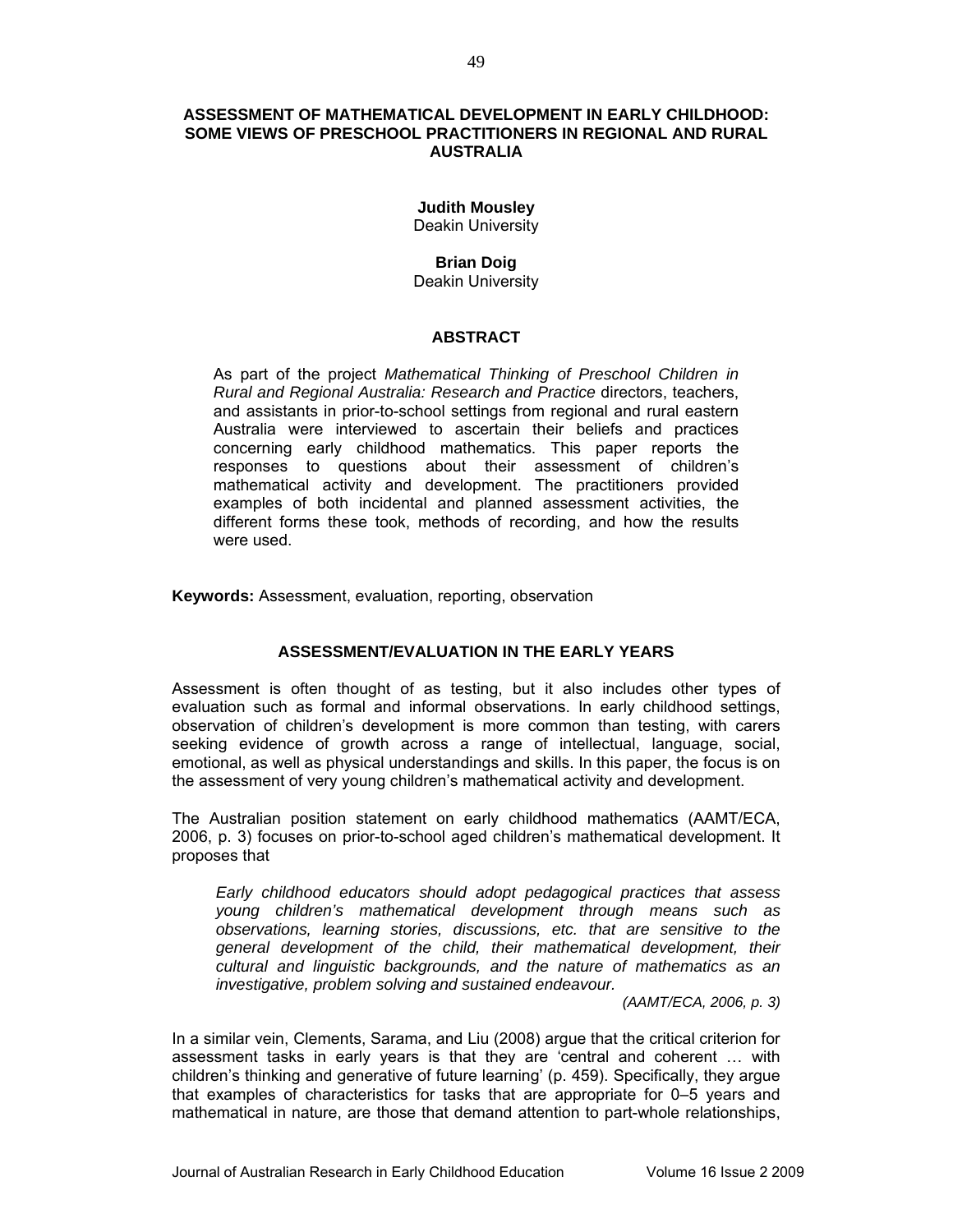number composition, identifying and constructing shapes, position, measurement, and pattern (Clements et al., 2008). More broadly, Carr (2001) outlines a range of values for practitioners: to understand, get to know, be 'in tune' with individual children; to understand children by using the documentation as a catalyst for discussion with others; to share information with others in this setting; to reflect on practice; and to plan for individuals and groups (p. 19). Taking a more holistic perspective than Clements and his colleagues, Rogoff (1998) pointed out the importance of recording 'transformation of participation' when assessing students. Carr (2001) developed this further with the notion of a conceptual (c.f. developmental) hierarchy that include situated learning strategies and dispositions: not only developing appropriate knowledge and skills but also being ready, willing, and able to participate in and change learning places and activities.

Across Australia, teachers in most formal early childhood settings (as opposed to casual care undertaken by women in home-care settings) must undertake observations of children and to keep written records of these. Often the minimum number of records per child is prescribed by registration authorities. It is usually expected that the records will be available to parents, and they must be available during inspections of childcare centres and pre-schools. The records are meant to be used in program planning, so it is common for centre accreditation and reaccreditation teams to expect to see links from (a) evidence of what children know and seem ready to learn, across to (b) specific activities in programs. In a few cases, the format of records is prescribed. For example, some franchise managers have very strict guidelines, schedules and templates in place, and staff undergo intensive training in their use. However, the majority of centres are free to use a range of methods for documentation and reporting. Further, while, 'language' and 'literacy' are common headings in any prior-to-school observation and reporting process, it is not so common for 'mathematics' or 'numeracy' to be included. Thus what the interviewees do in practical settings was of interest in this research project.

# **THE RESEARCH PROJECT**

The project Mathematical Thinking of Preschool Children in Rural and Regional Australia: Research and Practice (Hunting et al., 2008) has been described earlier (Perry, 2010). This paper presents results and analysis from Questions 8 and 9 of an interview designed for the project (see Perry, 2010). These two questions focused on early childhood professionals' beliefs and practices in relation to assessment:

- *Q 8. How do you know if a child is making progress in their mathematical development?*
- *Q 9. Do you or the Centre document children's participation in mathematical activities? [If yes, then …] In what ways do you do this?*

# **RESULTS AND DISCUSSION**

This paper focuses on reasons that the interviewees gave for assessment your children, the methods they use to do this, the records they make, and how the records are used.

#### **Why assess young children?**

The literature outlines many reasons for documented assessment of young children. Assessment and reporting are time consuming but are expected roles for early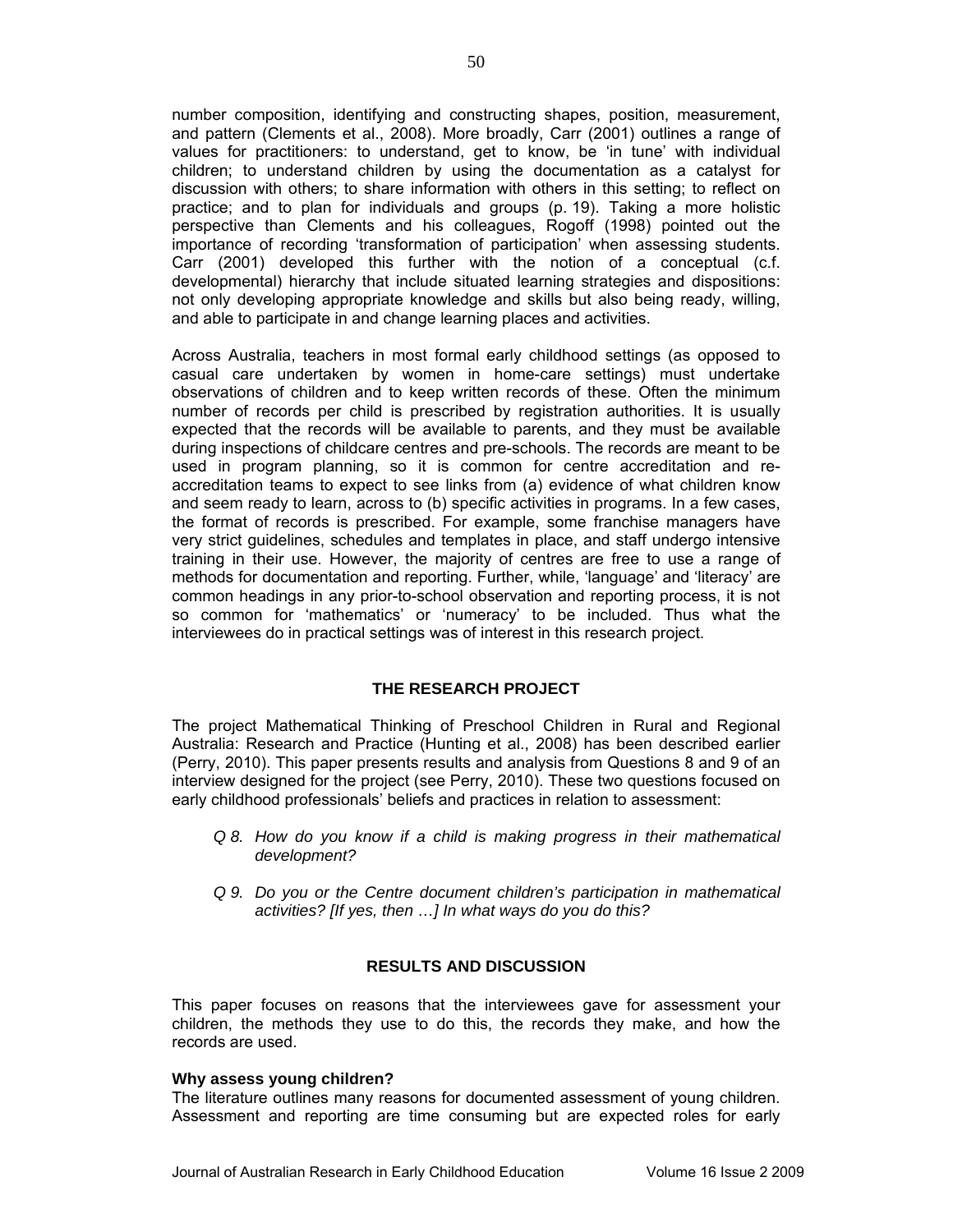childhood practitioners. The reasons for gathering and documenting evidence of children's development include:

- identifying strengths and weaknesses of individual children (e.g., for program planning, reassurance for parents, noting any areas that may need specialist attention, to check 'competencies' considered necessary to proceed to school);
- $\bullet$  identifying strengths and weaknesses of the whole group/class (e.g., for curriculum planning);
- identifying strengths and weaknesses of institutions (e.g., for system accountability and planning, to inform professional development); and
- identifying strengths and weaknesses of large cohorts (e.g., for comparing the development of children from different backgrounds, to inform or provide leverage for system change).

While the interviewees were not asked why they assess children, some included this information while discussing their practices and opinions. Many mentioned the need to note developmental progress:

*If there has been some progress … they were initially just doing a yellow hexagon, green triangle, yellow hexagon and now they have got five different shapes and are able to repeat that pattern, there is evidence of progress*.

Others explicitly mentioned programming to develop specific knowledge or skills:

*When you sit down you give them not a formal assessment, but you realize where they are at … and where you need to take the program next. Maybe you*  feel if they are not working in that area, you could introduce something *different.* 

Teachers of 4-year-old children tended to mention assessing readiness for school.

*Basically we check at preschool level—if they recognize and name the shapes, their numbers, their numerals, counting, counting one to one correspondence. So those things are done; but we don't sort of test on volume, measurement all those sorts of things.* 

Commonly, the interviewees gave reporting to parents as their rationale:

*I think documentation—whether it is mathematics or anything else—needs to be written for the children and their parents. I don't believe that the regulations own it, or (centre) accreditation owns it, or any other Government organization. It belongs to the children and the parents, and so they are written that way.* 

Two of the professionals thought that the assessment was a form of surveillance of their effectiveness as program planners and teachers.

*The Centre management needs to know which rooms are performing well and the parents. You can't call it a 'learning' centre and say what you taught them if you do not keep evidence.* 

#### **How are children assessed?**

There is ample sensible advice about ways of assessing children's mathematical development in prior-to-school settings. For example, the NAEYC and NCTM jointly wrote: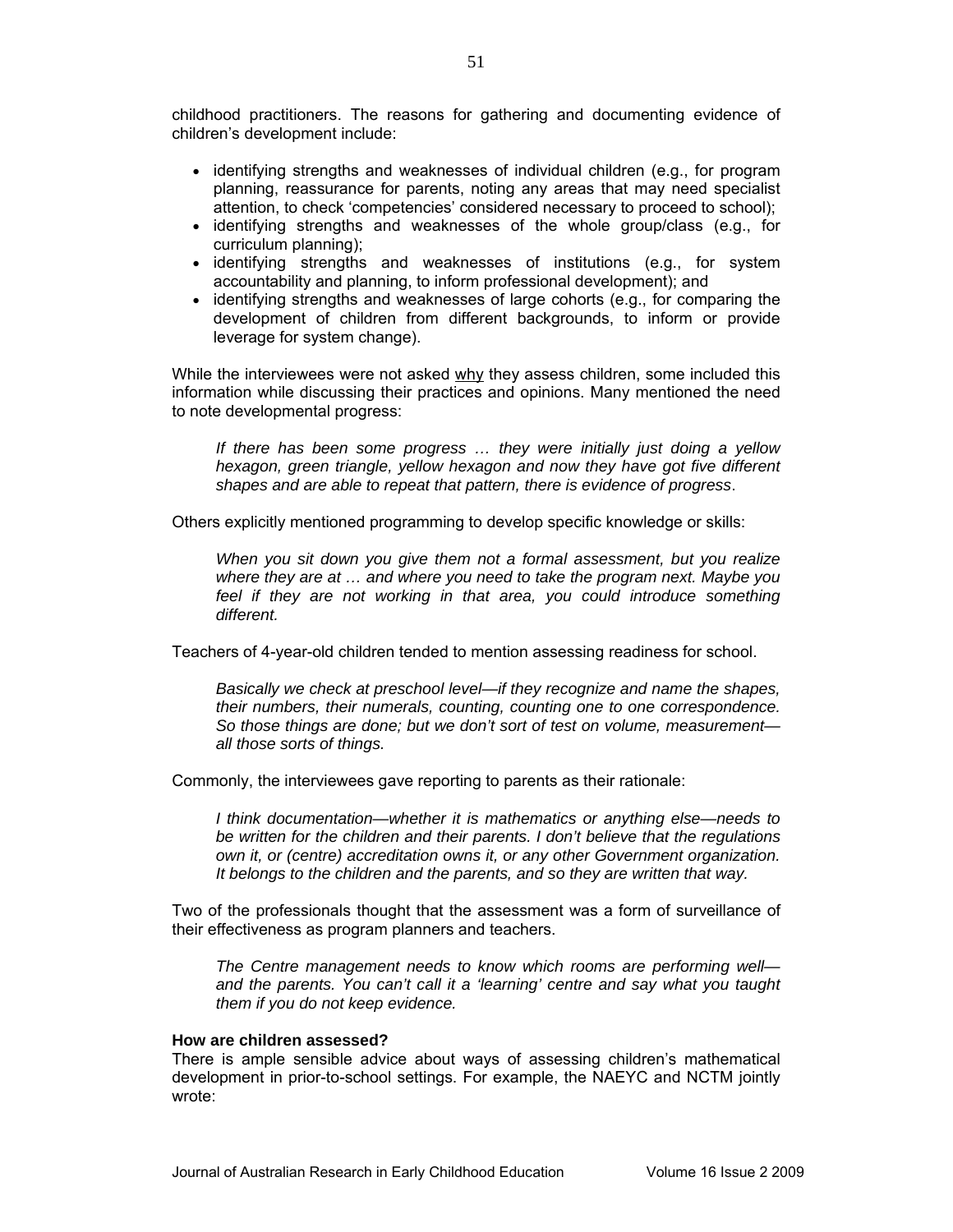*Beginning with careful observation, assessment uses multiple sources of information gathered systematically over time. … Mathematics assessment should follow widely accepted principles for varied and authentic early childhood assessment. For instance, the teacher needs to use multiple assessment approaches to find out what each child understands--and may misunderstand. Child observation, documentation of children's talk, interviews, collections of children's work over time, and the use of open-ended questions and appropriate performance assessments to illuminate children's thinking are positive approaches to assessing mathematical strengths and needs.* 

*(NAEYC/NCTM, 2002, pp. 12–13)*

The formal assessment of young children's mathematical development commonly uses psychology-based instruments, mathematically focussed instruments, or an observational approach. Each has its strengths and limitations, although Clements and his colleagues (2008) argue that the critical criterion for assessment tasks in early years is that they are 'central and coherent … with children's thinking and generative of future learning' (p. 459).

Psychology-based instruments are most likely to be used by specialists in specific circumstances—particularly when a child's development and behaviour seem poor, or when decisions must be made about readiness for school. Frequently a battery of tests is used to assess children across a range of competencies.

*The specialists have quite a few tests. None specifically for maths—mainly behaviour and social. Some of the questions might be, like, saying a few numbers and asking the child to repeat them but that is memory, not knowing what they are.* 

Common criticisms of such tests include that

- they are often technical and certainly not user friendly for childcare assistants;
- they are usually devoid of contexts that are meaningful for children;
- implementation by strangers is likely to skew results;
- the formality of testing procedures sometime bars child-friendly means (such as asking the question in a different way).

On the other hand, mathematically-focused assessment focus on the development of children's mathematical knowledge and skills. Usually, these have been norm referenced against large numbers of young children in a range of age groups, providing a well-researched point of comparison with respect to typical development. These have been used in unintended ways and some do have troublesome characteristics (see, for example, Clements, Samara and Lieu, 2008; Mousley, 2009), and as always perceptions of validity across a range of circumstances should be questioned (Carr, 2001). In Australia, readily accessible instruments include Doig, 2005; Doig and de Lemos, 2000; Thomson et al., 2005. However, the use of only one test was reported by an interviewee:

*The PSFO [Pre-school Field Officer] uses I Can do Maths as well as a language test.* 

In fact, most of the interviewees did not rely on standardised tests—either psychology-based or mathematically-based—because the most commonly-reported form of assessment was observation.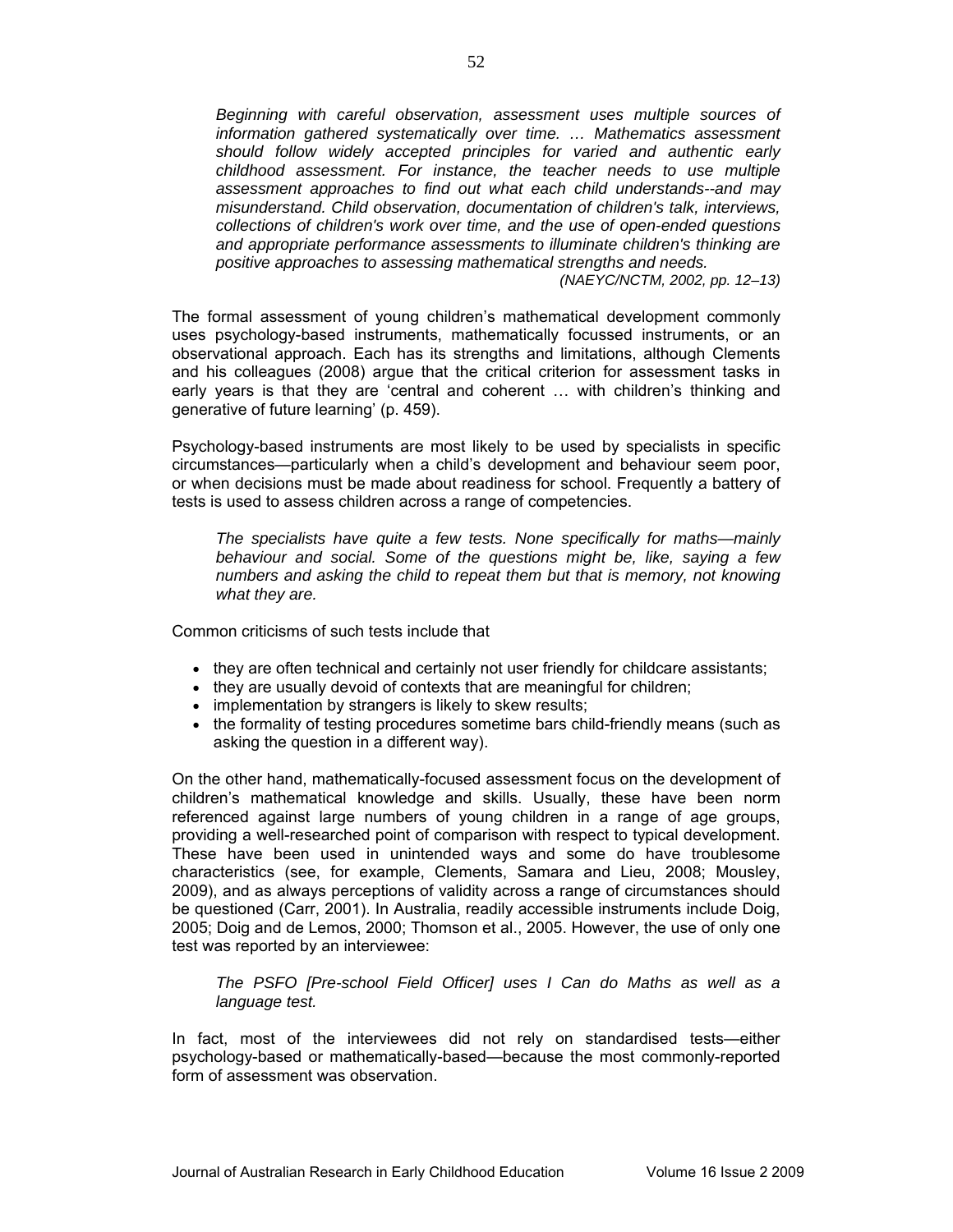#### **Observational approaches**

A common criticism of observational approaches to assessment in the early years is that it is difficult to obtain normative data. At what age, for example, are children typically able to order numbers, or have a good understanding of 'longer'? But if one is interested in the development of a particular child over time, in children's responses to specific activities, in the interaction of different types of learning (such as mathematical and social), or in the needs of a particular group of children, then observation is an ideal approach to evaluation. Although taking notes based on observation is time consuming, it has the advantage of not taking teachers and children away from they do best: working together on engaging activities.

The interviewees reported examples of observation that takes the form of relatively casual scrutiny, with noting of not only conceptual but also social pointers:

*[They are progressing] when they seem comfortable enough to do it on their own and try and get their other friends to come into their play that they are doing with maths, and explain that to them.* 

Others involved verbal interactions, with an emphasis on conversations involving listening to children:

*I think you have got a fair idea from the conversations that you have with children when they are interacting with things where they are at and also from observing them. Children make incidental comments about things that you have said, and you might think that was a bit over their head but the following day they are bringing up again wanting to know more. I think that that is a good indication of how they are building on their knowledge.* 

One respondent reported that in her centre they deliberately program for progressive observations using task-based observations:

*… putting out an activity for an Ob and saying 'Look what they can do now', then later putting out a similar activity—but not the same—and seeing if they can grasp that it is the same sort of thing, and what they have learnt, or how they manage it better.* 

More formally, such planning may be structured around individual development plans:

[*We use] individual learning plans. We work with objectives, in the focus group style, working with a couple of objectives over a couple of weeks and then following that up later on in the year and [seeing] how we have gone.*

In relation to the observational focus, some respondents indicated that they just record what they notice, while others looked for and noted specific, mathematical skills:

*They can talk about and identify concepts like which is heavier, which is longer, which is shorter, which is taller and those sorts of things.* 

*You will notice that there are blocks or something, and counting them goes 'One, two, three, four, five, six, seven, eight, nine, ten'. Then you actually notice that they are getting one to one correspondence … Then they will start to identify numbers …talk about numbers before or after.*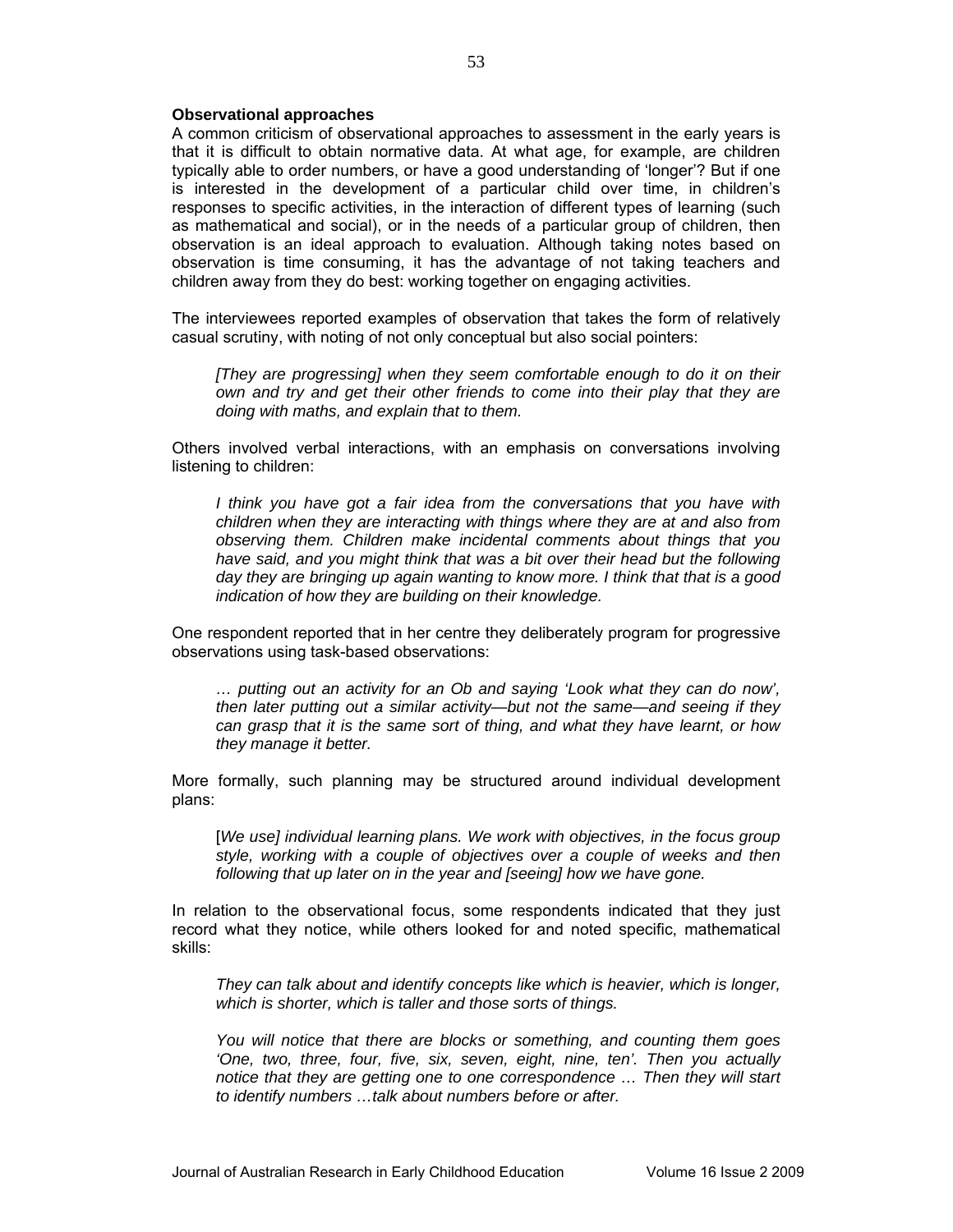At times, such concept-based observation of progress is made over extended periods of time:

*You can try and pound it in [then] ask them to redo it straight away and it won't show, but yet six months down the line out it comes and you are thinking, 'Hang on, I tried to teach you this here six months ago and now you are doing it!' … It's good to watch.* 

Observations at the centres that participated in this research are recorded in portfolios, checklists, learning stories, and storybooks—or more commonly some combinations of these.

**Portfolios.** It seems that the most dominant method employed by early childhood practitioners is portfolios. Some were collections of different types of records pertaining to individual children:

*We take a lot of photos of children, which can show the development of different things that they have done across the area—not just mathematically.* 

*We have what we call their 'portfolios' which has got photos of them interacting with the different things, samples of work that they have done, observations that the staff have taken. It may relate to a photo, or might just be an incidental [event] that has happened throughout the day.* 

Other portfolios were used to document each day or week's activities.

*We keep a daily journal, which is a collection of photographs and things just telling the parents what is going on.* 

*It's a diary for the week, and there is a column to note obs. They might be about a child, or an activity—what worked well or the problems.* 

*Checklists.* Checklists are also being used to record observations of individual children. These were being used heavily across the age groups in the centres:

*We do the checklists once a month for each [baby and toddler]—more than that if we find time of notice anything special.* 

*We do observations on them and we probably do the same [3 year old child] once a week. So we will sit down and we will be talking to them like … 'I have*  lost one of my pencils. Can you find it for me? It is a red one?' And then when *they get it, 'Tell me how many I have'. They might tell you, or it will stay the same, or they are not interested. … It is the basics like the numbers, colors, shapes, and all that. We check them once a week just to see if they are progressing.* 

*One of the tools that we were given through what was 'DEST' to monitor children was particularly for Aboriginal preschoolers. It is a pre-literacy and prenumeracy tool and is basic: Can they recognize the number? Can they recognize name, whatever, … The way that you report with that is often 'Lots of adult support', 'Some adult support' and then 'Independently'.*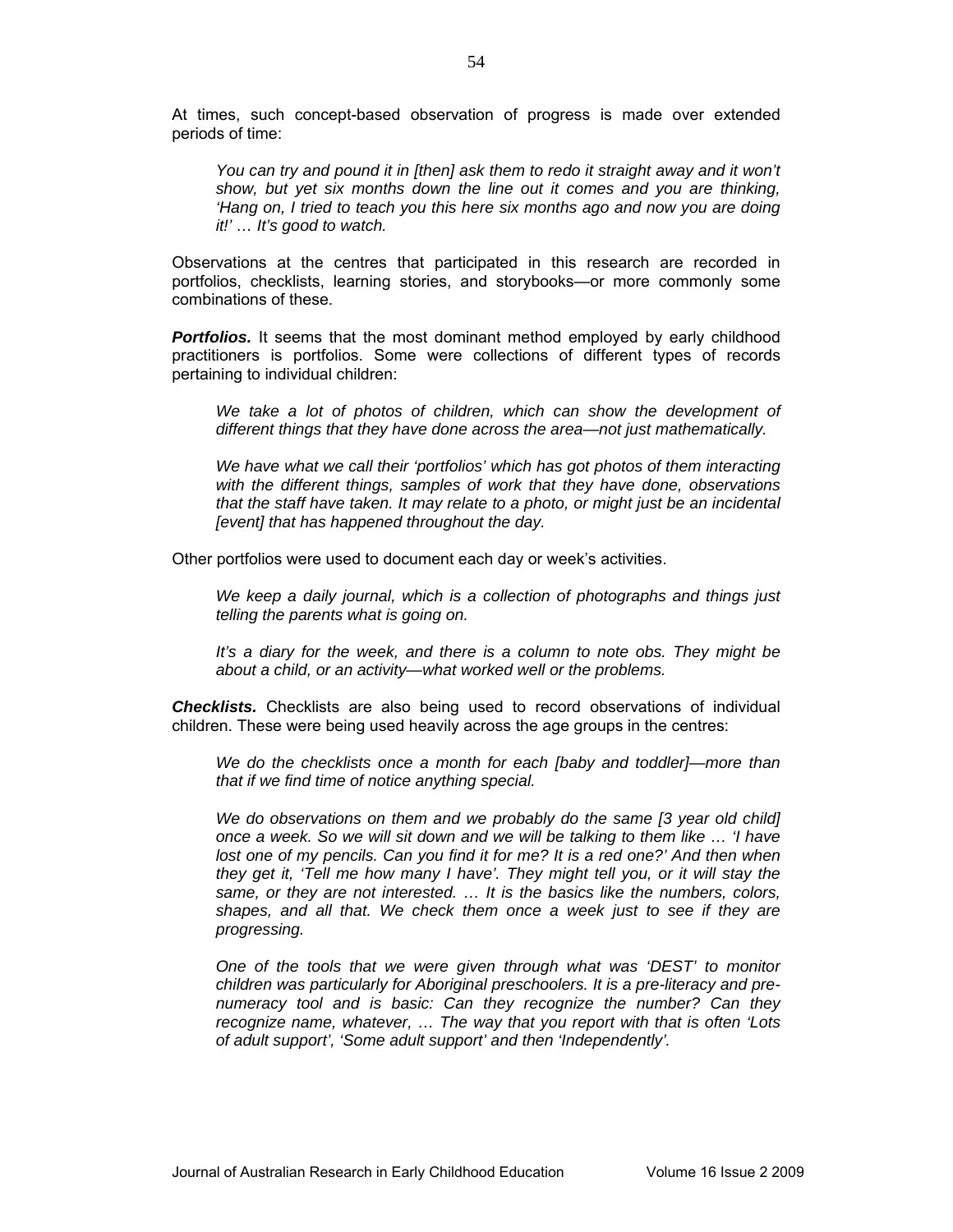Some centres structure such records around set tasks:

*We have to write the different dates when you observe the child and it has set activities that you have to do … Like it will have numbers, and we will have five fish, and the kids have to count them before they color them in.* 

It seems to be a common belief that such observation checklists can be used to record children's progress through a hierarchy of skills.

*At least then three times a year we work through different programs with the children to see where they are in their maths and in their recognition of the numbers. So you know how far they have progressed up the scale.* 

While such checklists are, at times, used for formal reporting to the relevant state government departments, there was some evidence that they are also used by early childhood teachers to note development and to inform planning:

*Just monitoring it over a year that they might be doing this now, but they can do the whole lot by themselves at the end of the year … You need tools that are quick and easy.* 

We do a checklist once a month. It gets summarized by the team leader and because or re-accreditation, we have to be able to show what information was used for program planning.

However, some people realized the limited and convergent nature of checklists.

*Yesterday I looked at Jamie and ticked off that he recognizes triangles, but nobody would know from that what he knows about triangles. He fitted them into a jigsaw that has several sorts of triangles and other shapes, but there was nowhere to write that he was saying 'three' when he picked up a triangle and 'four' if he picked up a square or rectangle. That is pretty good for a three [year old child], isn't it? When he picked up the circle he did not say a number, so I asked him 'How many sides?' He said 'round and round and round', and traced*  his finger around the edge then rolled it on the table like a wheel while *repeating 'round and round'. But he gets the same tick as a child who only says 'circle' or 'triangle'. A tick does not tell me what to provide next for Jamie.* 

*So, he can say 'square'. Tick! But can he talk about what makes it a square, and does he call a rectangle a square too? There is nowhere to write what he really knows.* 

Aside from checklists, many of the same centres used more qualitative, interpretive approaches to evaluation and record keeping. These were also based on observation, but the records were more detailed and varied.

*Photographic and work samples.* Many of the interviewees take photographs of children's activities.

*Their block building is become more sophisticated. … When they start off they might be fairly haphazard and collapse fairly often, but as they go along they have realized that the base has got to be wider than the top … So really you are capturing their work samples.*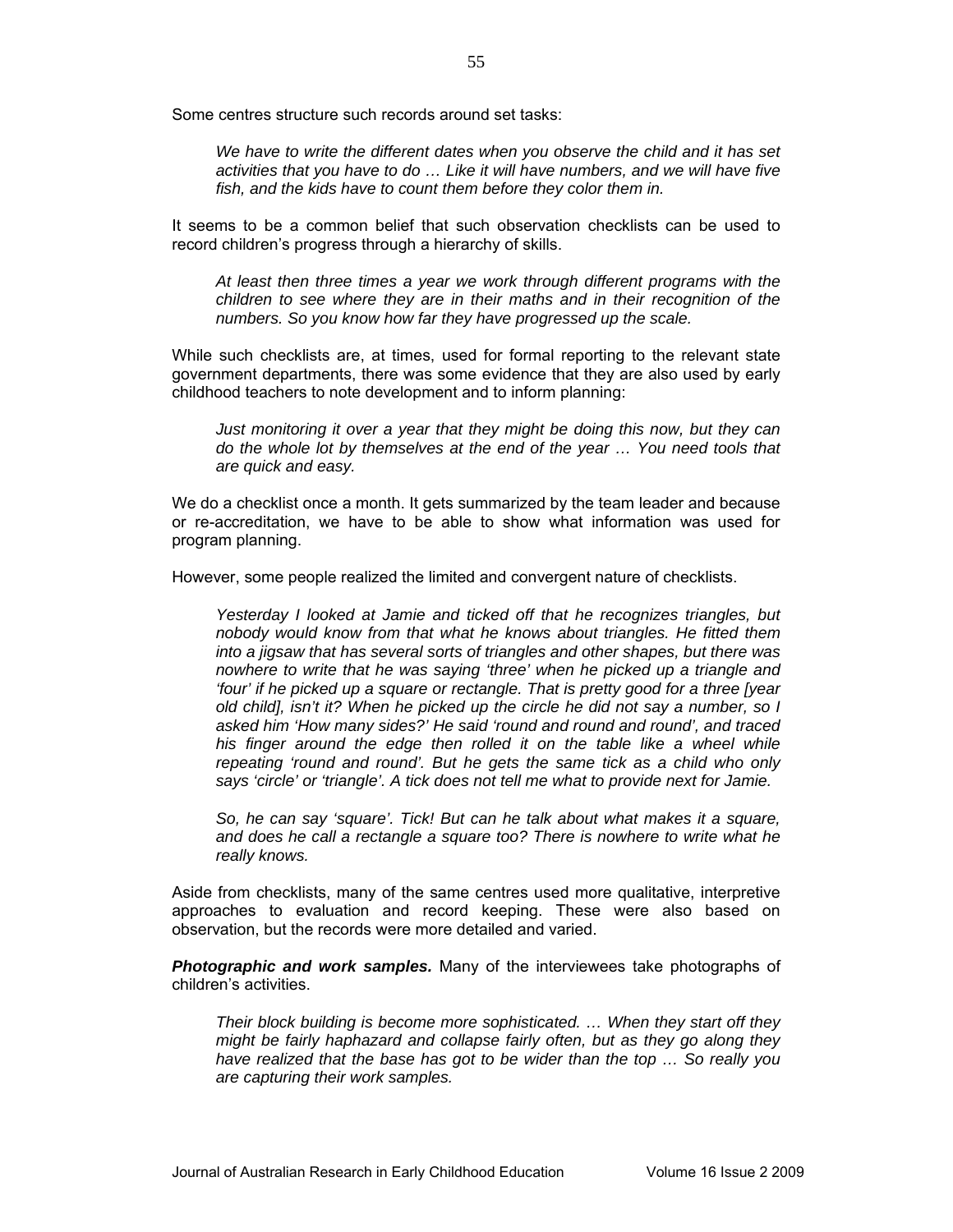These observations are likely to be put into record books with descriptive accounts of what the children were doing, but some are more a record of activity than of learning. For example, one entry showed a photograph of four children playing in a sandpit:

*Monday afternoon. The weather was warm so we used water in the sandpit. We played with jugs and cups. We shared well and took it in turns to use the hose. We got very wet but it was fun. Annie filled up four jugs.* 

However, while the intention is to record activity rather than learning, such records can form the basis of further learning if they are used well by the carers and parents, such photographic and narrative records have the potential to bring together the recording of social factors, attitudes and dispositions, and contextual or cultural factors as well as intellectual, and physical development. They can also blur the artificial divisions between individual and group experience and between activity and competency.

*I like writing them. It's like telling a story. The parents say they like reading them. … They are good for parents and sometimes you see them talking to their kids about the photos.* 

*We document right across the spectrum and we look specifically at some really basic mathematical things like color recognition, shape recognition, some spatial stuff … We do interviews with parents at the end of second term and then we will do them just before they go to school if the parents want them. … I will say, 'These are all of the things that I have seen at preschool does this back up the things that you have done at home?'* 

Such documented records run the risk of lacking focus: their complexity and amorphous nature do not keep a carer focused on any specific purpose of the activity or on the capabilities, relationships, and intentions of the children. One respondent described how they add a list of concepts to their activity-based photographic and written records:

*We also take photos of children doing things that are appropriate to recording. For example, a couple of weeks ago the children used blocks and magnetic blocks … Somebody suggested a bowling alley. So we had the bowling alley across the room. We talked about how the lines had to be straight with the blocks … and how many pins we had to have … So we took a photo and then on the page we said 'Some of the children made a bowling alley …', [with a] bit of a description. Underneath we put some of the concepts that we were dealing with—speed, size, distance, as well as number. … So that will go home to parents.* 

*Structured accounts.* Some centres provided templates for accounts of activities. In one centre, for example, the carers are expected to include points about 'Doing, Thinking, Talking, and Following instructions' in each of their written evaluations.

*These change sometimes. At a meeting we had about a month ago, we decided to focus more on teaching the children to follow instructions so that was when we added that one. We used to have 'Attitudes' but that was very vague. You can still include what you want, but you have to say something about each of the four things we are focusing on.*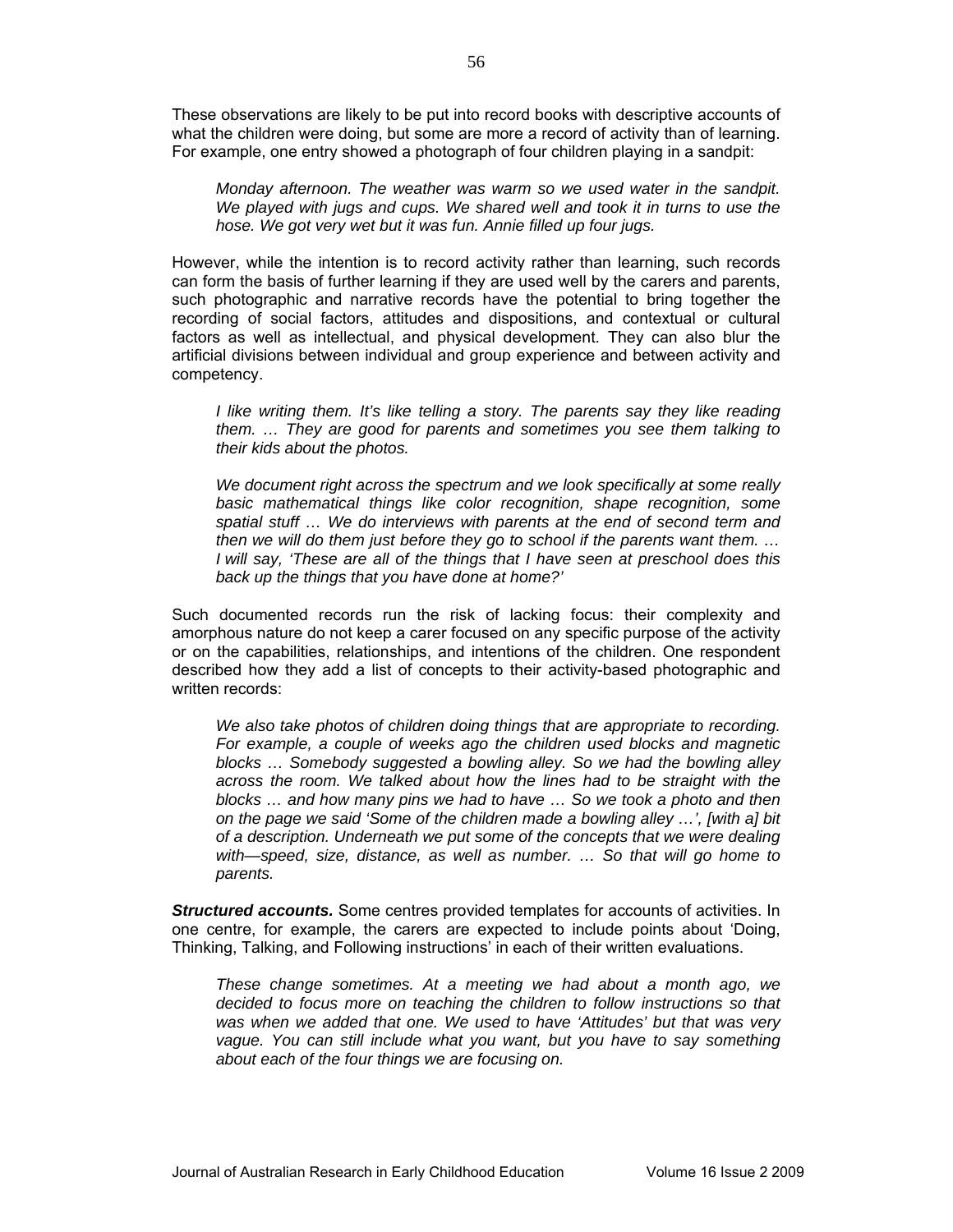*Learning stories.* A further step is taken when professional write learning stories (Carr, 2001). While this term is interpreted variously, the common feature is a written 'story' about an activity that had potential for children's learning. These stories differ in length, the amount of detail included, whether they focus on one child or a group, and their structure. In some early childhood courses, students are taught to include specific aspects (such as the potential learning involved, evidence of learning, and implications for subsequent planning). Carr (2001) stresses that there are four processes involved in constructing a useful learning story: describing, discussing, documenting and deciding.

Learning stories are being used by some researchers in Australia. Perry, Dockett, and Harley (2007), for example, linked the learning stories approach to an extensive numeracy matrix of 'powerful' mathematical ideas that could be used to assess children's mathematical learning and to plan appropriate activities. Only one interviewee, however, mentioned this approach to documentation.

*I use learning stories like I leaned at university. The other team leaders don't.* 

*Story Books.* Here, a record of a memorable activity is made into a book for the room's library shelves.

*I have made storybooks … So, we made jelly one day—a planned experience —so we were guessing what was going to happen, what do I need to do? A lot of the children knew what we needed to do to make jelly, and so we made up a story about that. It sits in our bookshelf, and the children are able [use/borrow it].*

### **Reporting assessment outcomes**

It was surprising that some of the very detailed portfolios kept in the centres were merely filed, especially when they were about individual children. That is, many were not sent home or otherwise seen by parents, but were kept mainly for more formal purposes, including re-accreditations of the centre.

*We file them. Sometimes we have to look back, with the child psych expert for example, to help see what the child can do. Mainly they are our way of recording the obs that we have to do, though.* 

*[Individual portfolios] enable us to track progress, which was something that I was finding difficult in documentation of a day book where you are documenting the day's events. It was too hard to see the progress that was happening … So we tend now to focus more on the documentation in their individual files rather than group documentation, although we still do that.* 

On the other hand, some portfolios were constructed for an immediate and mixed audience. For example, they can be used to display an emerging curriculum:

*Documenting an emerging curriculum is something that I am still exploring. … Our portfolios are labeled in terms of aspects of the program so we do have a maths and science section that will have things like our project work, table activities, and outdoor play.* 

Others were sent home regularly and were seen as a means of documenting engagement and progress over time as well as a means of regularly reporting to families: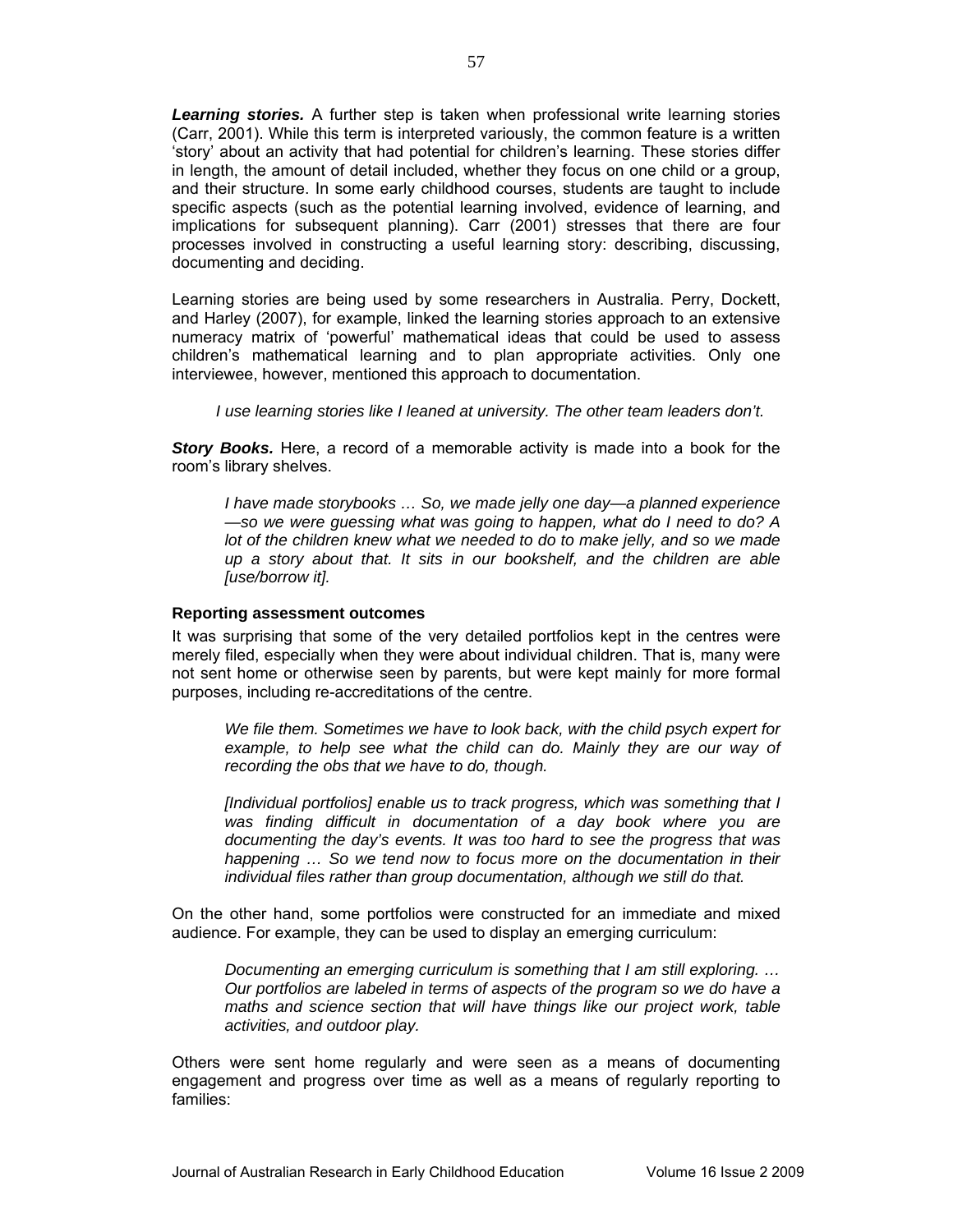*We have a 'Child's Summary' that goes home to each family that breaks up into language and literacy, mathematics, and so on.* 

#### **How the records are used**

Some centres focused on program planning, some on information for parents, some on transition to school, and some on centre re-accreditation.

*Program Planning.* It is clear that in some centres observations are used for setting learning or developmental goals, either formally or incidentally.

*We have individual plans for the children, so you are making observations of what is going on, and you only track his development in that area.*  Say Abby is making shapes with straws and playdoh. 'What would you call *this shape? [Square] A square! And how many sides are there? How many straws?' So you can assess what they know and then if they know you can go on to a challenge like 'So how could you make it a triangle?'* 

**Information for parents.** It was clear that some of the practitioners used their assessment records well to encourage parents to support their work.

*But also talking to parents and saying 'This is what Owen did. He described us all and had us all set out' and you get so much feedback from talking to the parents about what they might be doing at home.* 

However, some felt that the parents did not show an interest in their records, even though the carers recognized advantages for curriculum planning:

*We put the program up each week, and the menu, and we have the learning stories available next to the sign-in book. Who looks at them? Not many parents—perhaps just a few each week. The Department when they do an evaluation, but they do not read them or appreciate all the time that goes into writing them every day. I eat lunch over the computer every day, spend a fortune on printing photos and spend ages recording details about what the children did but feel very skeptical about the whole exercise. It is such a waste of time. [Interviewer: Then why do you put so much time into producing these wonderful, detailed accounts?] I learn a lot—about the activities and the children. It is when I do my thinking about what to do tomorrow and next week. I wish it was appreciated though.* 

Two early childhood professionals spontaneously mentioned a danger with checklists, claiming that parents view checklists as lists of things that children *should* know, and that hence they are likely either to blame staff for not teaching well or to use the list as a basis for some home tutoring. One said:

*One of our mothers asks for copies every time we do an assessment. They are meant to record a child's natural development and for our planning but she thinks that her son should be able to do everything on the list. … Next thing she has given him a lesson at home and she will tell me he knows [it] … Mum expects to see everything ticked. So if I don't cover it, she will.*

*Transition-based records.* Some teachers in 4-year old pre-school rooms thought of assessment as being evaluation of children's readiness for transition to school.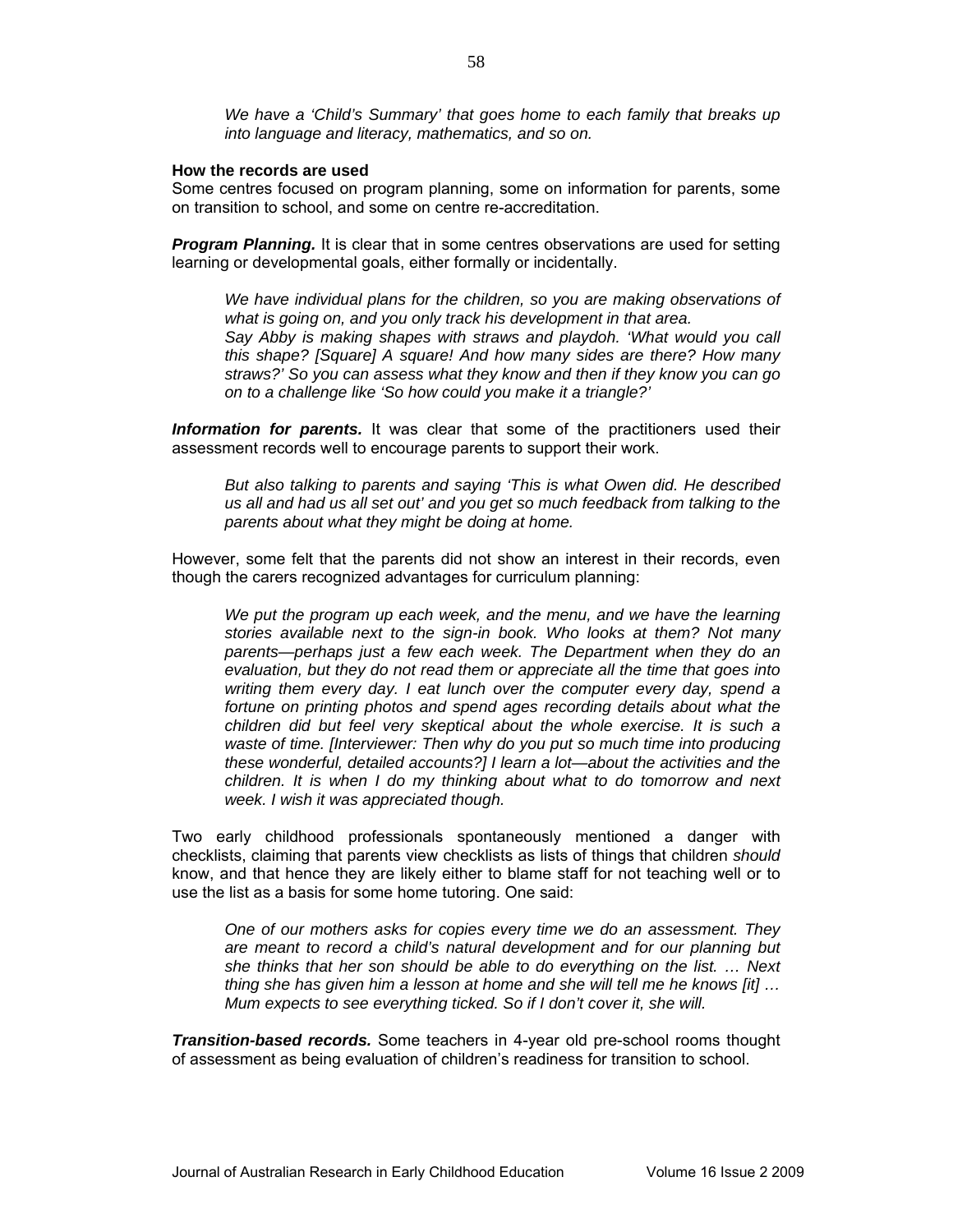*I need it as evidence. If, say, a child is not likely to be ready for school I need to communicate that to parents. Work samples and photographs help explain what is happening—and my written obs.* 

While many researchers have argued that such records are also useful for primary school teachers, one interviewee concurred with research findings that point to a communication break-down that results from school teacher disinterest in these records (e.g., Bronstrom, 2002; Hopps, 2004):

*When a few of my children went off to school last year, the teachers didn't really want anything to do with it … I mean their portfolios will have what they have done over the year … But the teachers don't want to see.* 

*Centre re-accreditation.* It was very clear that accountability was a key driver of assessment and record keeping.

This preschool profile is actually part of our funding. We have to do it, but if *you don't have Aboriginal children then you don't get this profile and don't have to do it.* 

*You have to have the records for accreditation. That's it—no choice. It is for centre accreditation, and the management needs to know what we are doing every day and how the children are developing.* 

# **CONCLUSION**

Many early childhood organisations across the world would agree with the statement of the USA's National Association for the Education of Young Children [NAEYC] and National Council of Teachers of Mathematics [NCTM] when they proposed that:

*Assessment is crucial to effective teaching. Early childhood mathematics assessment is most useful when it aims to help young children by identifying their unique strengths and needs so as to inform teacher planning. (NAEYC/NCTM, 2002, p. 12).* 

All of the interviewees reported that their centres are involved in accreditation. Very few reported that this did not include noting mathematical development, although aside from centres that used checklists this was not a regular focus—language, literacy and social development were much more common. There was a range of methods used—nearly all based on observation. The most common method of reporting was individual portfolios that include photographs with written descriptions of activities. While in some centres, observation results were used in program planning, the links in relation to the development of mathematical concepts and skills were not usually clear. Some pre-school rooms for 4-year-old children who were soon to make the transition to school used more formal assessment of children's mathematical concepts and skills.

We argue that assessment should be viewed from a socio-cultural perspective that covers a range of contexts (Carruthers and Worthington, 2006). That is, assessment should be embedded in the social and cultural life of the centre and draw on not only the range of activities undertaken across the day but also the individual ways that children approach these. It is social, interactive engagement that should be the focus of observation and recording. Some of the approaches to assessment and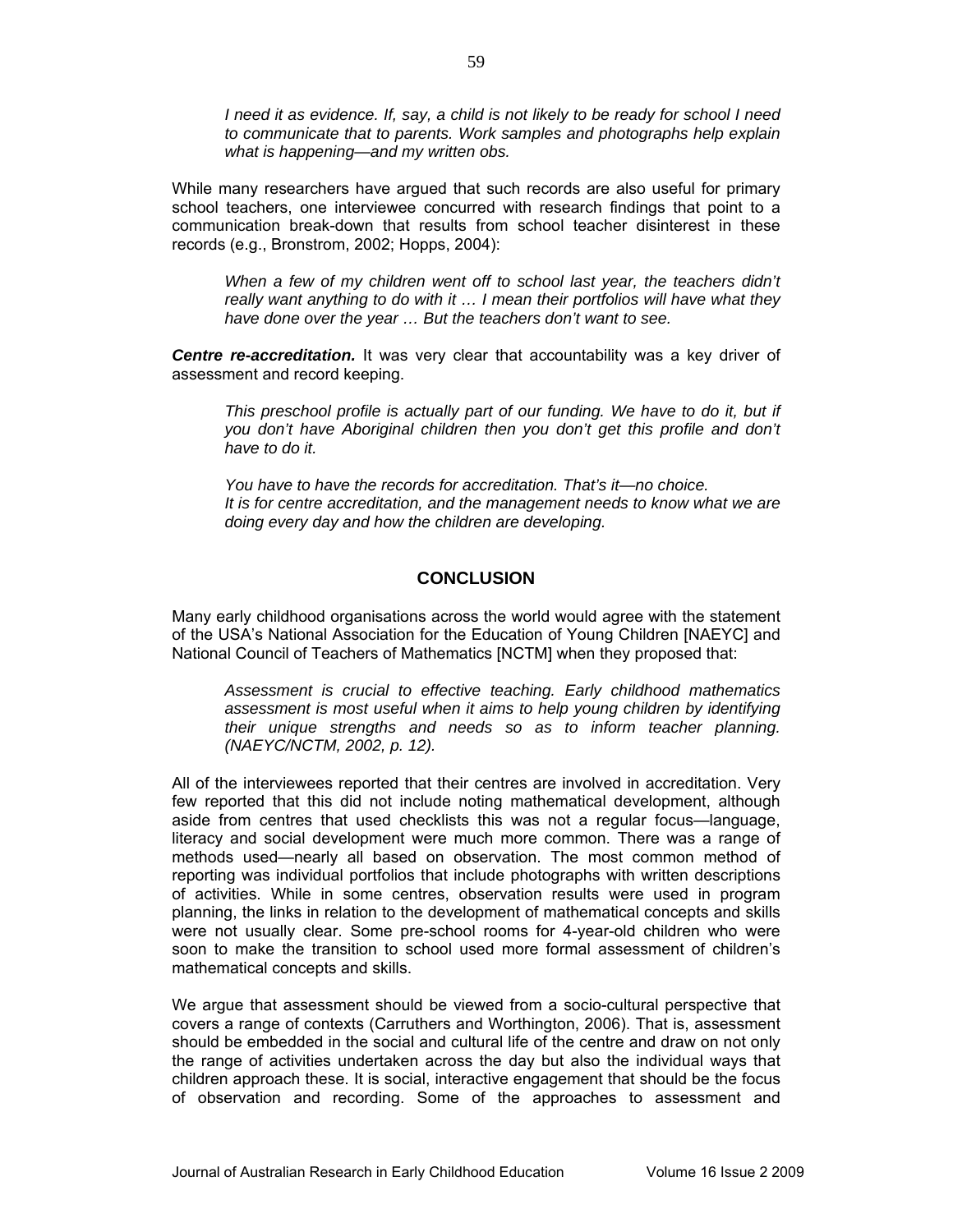documentation that were reported by the early childhood professionals in this paper are more likely to grow from this perspective than others.

Australian research into the foundations of early mathematics by Mulligan and her colleagues (2005), suggests the relevance of a broad approach to assessing mathematical development, rather than simply focusing on number knowledge for example. The findings of this research are confirmed by recent state implemented frameworks for early childhood in Australia, which routinely include space and measurement as well as number, as well as the Commonwealth Government supported materials for early childhood (Fleer and Raban, 2007).

# **REFERENCES**

- Australian Association of Mathematics Teachers and Early Childhood Australia. (AAMT/ECA, 2006). *Position paper on early childhood mathematics.* Retrieved 8 July 2009 from http://www.aamt.edu.au/about/policy/earlymaths\_a3.pdf
- Brostrom, S. (2002). Communication and continuity in the transition from kindergarten to school. In H. Fabian and A. W. Dunlop (Eds.), *Transition in the early years: debating continuity and progression for children in early education* (pp. 52–64). London: Routledge Falmer.
- Carr, M. (2001). *Assessment in early childhood settings: Learning stories*. London: Sage.
- Carruthers, E., and Worthington, M. (2006). *Children's mathematics: making marks, making meaning*. London: Paul Chapman.
- Clements, D., Sarama, J., and Liu, X. (2008). Development of a measure of early mathematics achievement using the Rasch model: the Research-based Early Maths Assessment. *Educational Psychology, 28*(4), 457–482.
- Doig, B. (2005). Developing formal mathematical assessment for 4- to 8-year-olds. *Mathematics Education Research Journal, 16*(3), 110–119.
- Doig, B., and de Lemos, M. (2000). *I can do maths*. Melbourne: Australian Council for Educational Research.
- Fennema, E. (1989). The study of affect and mathematics: A proposed generic model for research. In D. B. McLeod and V. M. Adams (Eds.), *Affect and mathematical problem solving: A new perspective* (pp. 205–219). New York: Springer-Verlag.
- Fleer, M., and Raban, B. (2007). *Early childhood literacy and numeracy: Building good practice*. Canberra: Commonwealth of Australia, Early Childhood Education and Childcare.
- Hopps, K. (2004). Teacher communication across the preschool-school boundary. *Australian Journal of Early Childhood,* 29(1), 8–13.
- Hunting, R.P., Bobis, J., Doig, B., English, L., Mousley, J., Mulligan, J., Papic, M., Pearn, C., Perry, R., Robbins, J., Wright, R., and Young-Loveridge, J. (Eds.) (2008). *Mathematical thinking of preschool children in rural and regional Australia: Research and practice*. *Final report to the National Centre of Science, Information Technology, and Mathematics Education in Rural and Regional Australia (SiMERR).* Bendigo, Vic: La Trobe University*.*